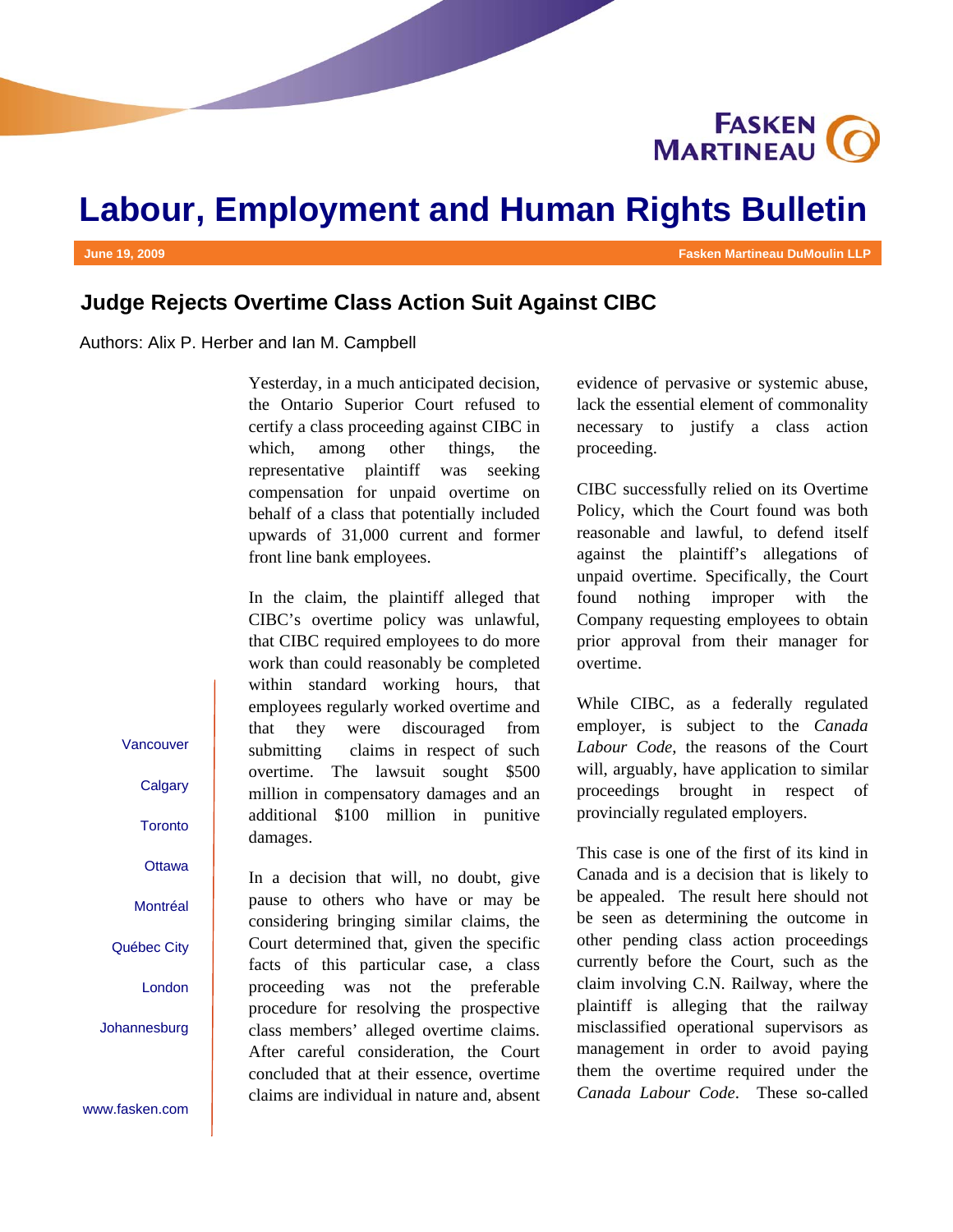"misclassification" cases raise different issues which have yet to be addressed by a Canadian court.

The CIBC decision highlights to employers the importance of actively managing overtime issues and having the proper policies and training in place, so that they can avoid and, if necessary, successfully defend against similar claims.

For more information on the subject of this bulletin, please contact the authors:

**Alix Herber**  *416 868 3367 aherber@fasken.com* 

**Ian Campbell**  *416 868 3540 icampbell@fasken.com*